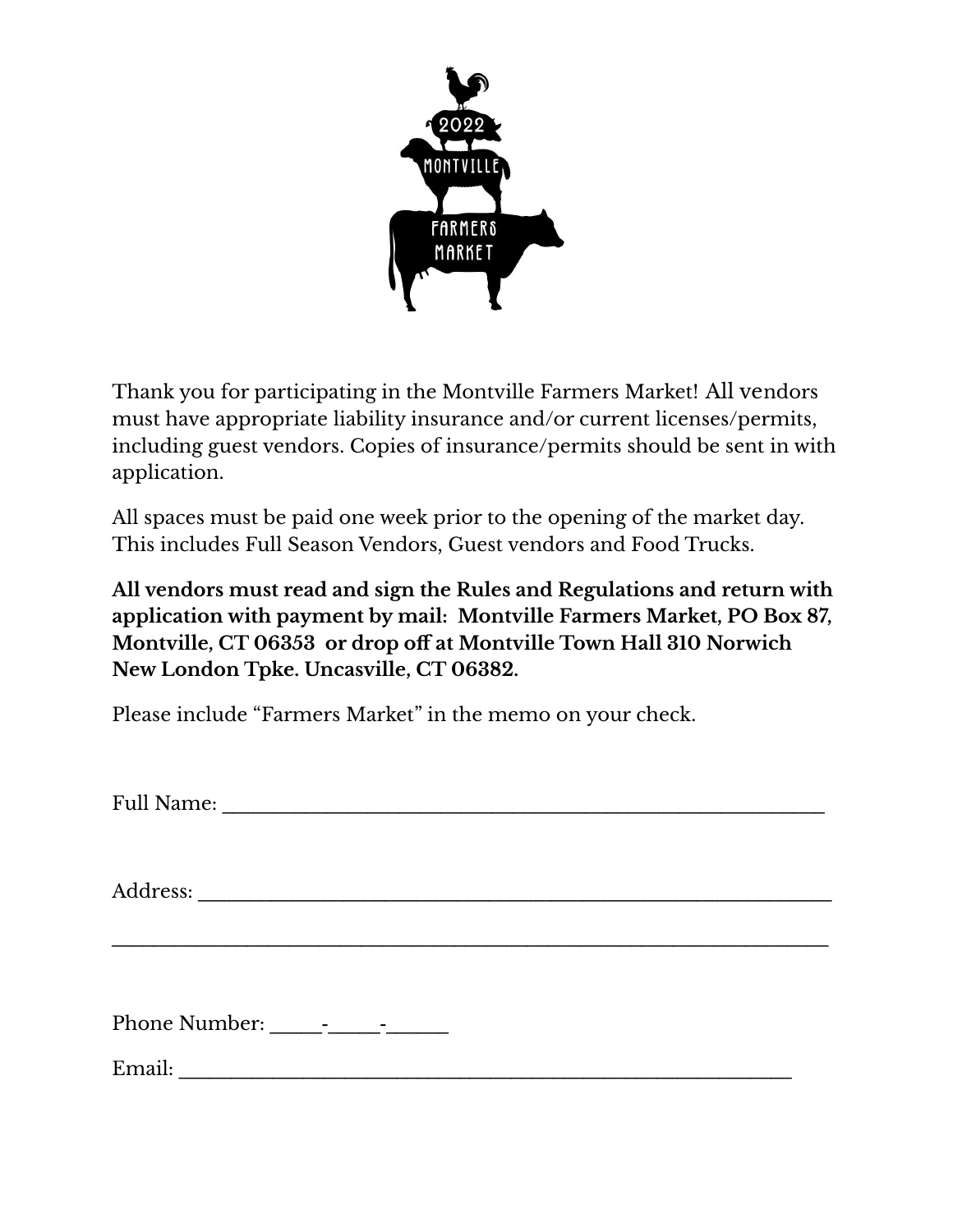Business Name \_\_\_\_\_\_\_\_\_\_\_\_\_\_\_\_\_\_\_\_\_\_\_\_\_\_\_\_\_\_\_\_\_\_\_\_\_\_\_\_\_\_\_\_\_\_\_\_\_\_

| <b>Vendor Fees</b>                                                                                                                                                                                                           |       |
|------------------------------------------------------------------------------------------------------------------------------------------------------------------------------------------------------------------------------|-------|
| $\Box$ Early Bird Regular Season Vendor (May 16 th cut off)                                                                                                                                                                  | \$150 |
| Regular Season Vendor (Paid after May 16th)                                                                                                                                                                                  | \$180 |
| <b>Guest Vendor</b><br>Which date (s) do you plan to attend as a guest vendor?<br>(\$25 for each market you plan to attend)                                                                                                  | \$25  |
| Product(s) to be sold:                                                                                                                                                                                                       |       |
|                                                                                                                                                                                                                              |       |
|                                                                                                                                                                                                                              |       |
|                                                                                                                                                                                                                              |       |
|                                                                                                                                                                                                                              |       |
|                                                                                                                                                                                                                              |       |
| Do you have liability Insurance with the Town of Montville CT listed? (circle<br>one): Y N                                                                                                                                   |       |
| I attest to the truth and accuracy of the information provided in the<br>application. I have read the Vendor Rules and Regulations of Montville<br>Farmers Market. I agree to abide by these rules and I understand that ALL |       |

Farmers Market. I agree to abide by these rules and I understand that ALL food and produce must be grown in Connecticut by the vendor and be in season. By signing my name on this form is as good as a signature binding.

| Signature:           |  |  |  |
|----------------------|--|--|--|
| Date:                |  |  |  |
| <b>Printed Name:</b> |  |  |  |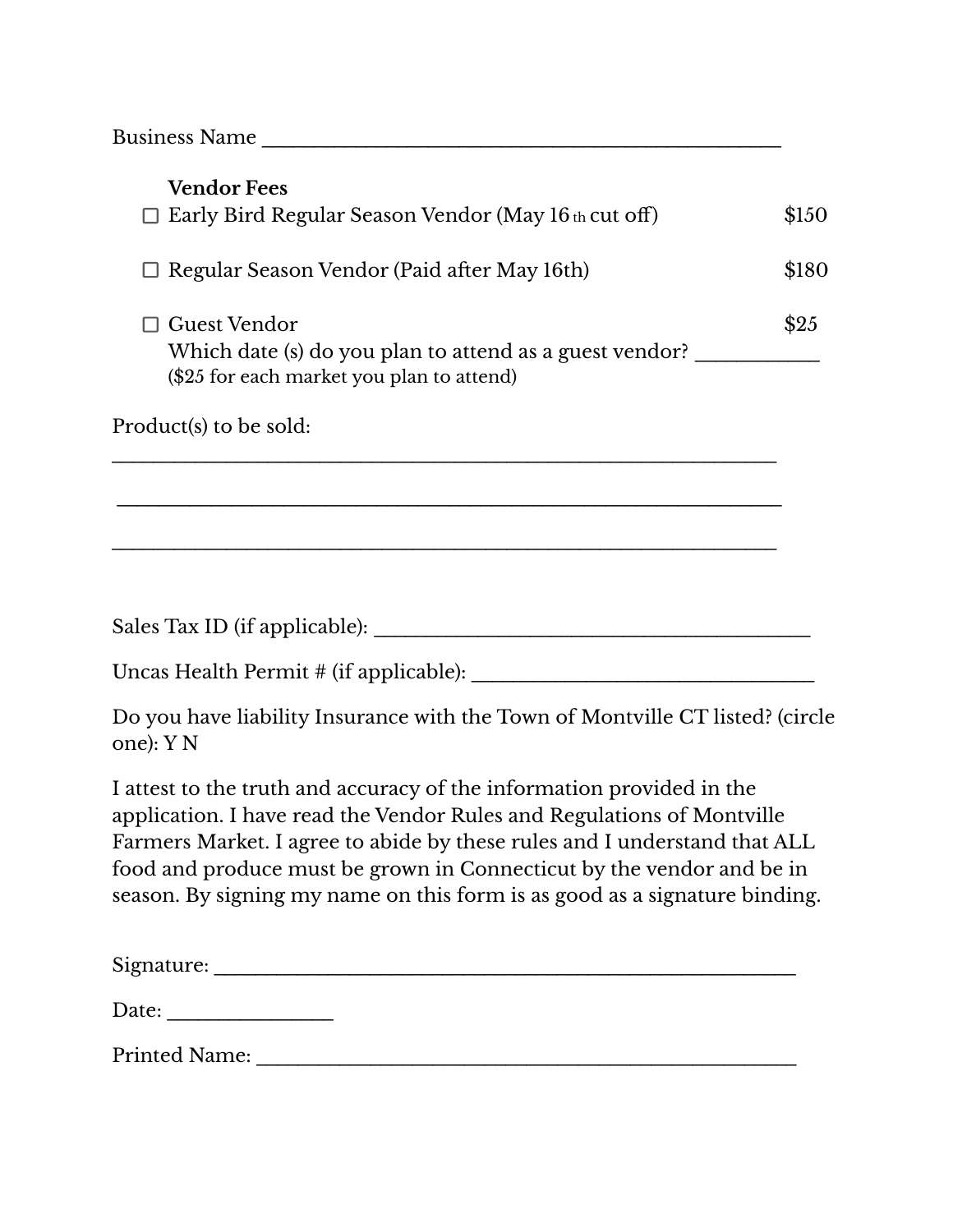## **Montville Farmers Market Rules and Regulations**

The goal for the Montville Farmers Market is to provide fresh locally grown produce and home crafts to our community. This helps support Local Farms and provides great nutritious products for ALL to enjoy!

The MFM is every Tuesday, from June 14th-September 27th from 4-7 p.m. Set up for the market begins at 3:00 p.m. The MFM is located at 75 Oxoboxo Dam Rd, Oakdale, CT at the pavilion.

## **Rules and Regulations**

- 1. All vendors must sign an application and return it with appropriate documents for products they are selling/producing.
- 2. Only vendors who have been approved by the committee are allowed to sell at the market.
- 3. All food vendors must comply with Town and State Local Agencies and maintain required health certificates at their site and be registered with the Uncas Health District. If providing samples, they must be in compliance with specific requirements for such service.
- 4. Craft vendors may sell products that they have hand produced (NO kit crafts).
- 5. Bakers must possess the proper licensing from either the CT Department of Agriculture and Markets or their county Department of Health.
- 6. Prepared food vendors must have proper food service license and permit from FMO for propane.
- 7. All applicable food safety regulations, both state and local, must be adhered to at ALL times.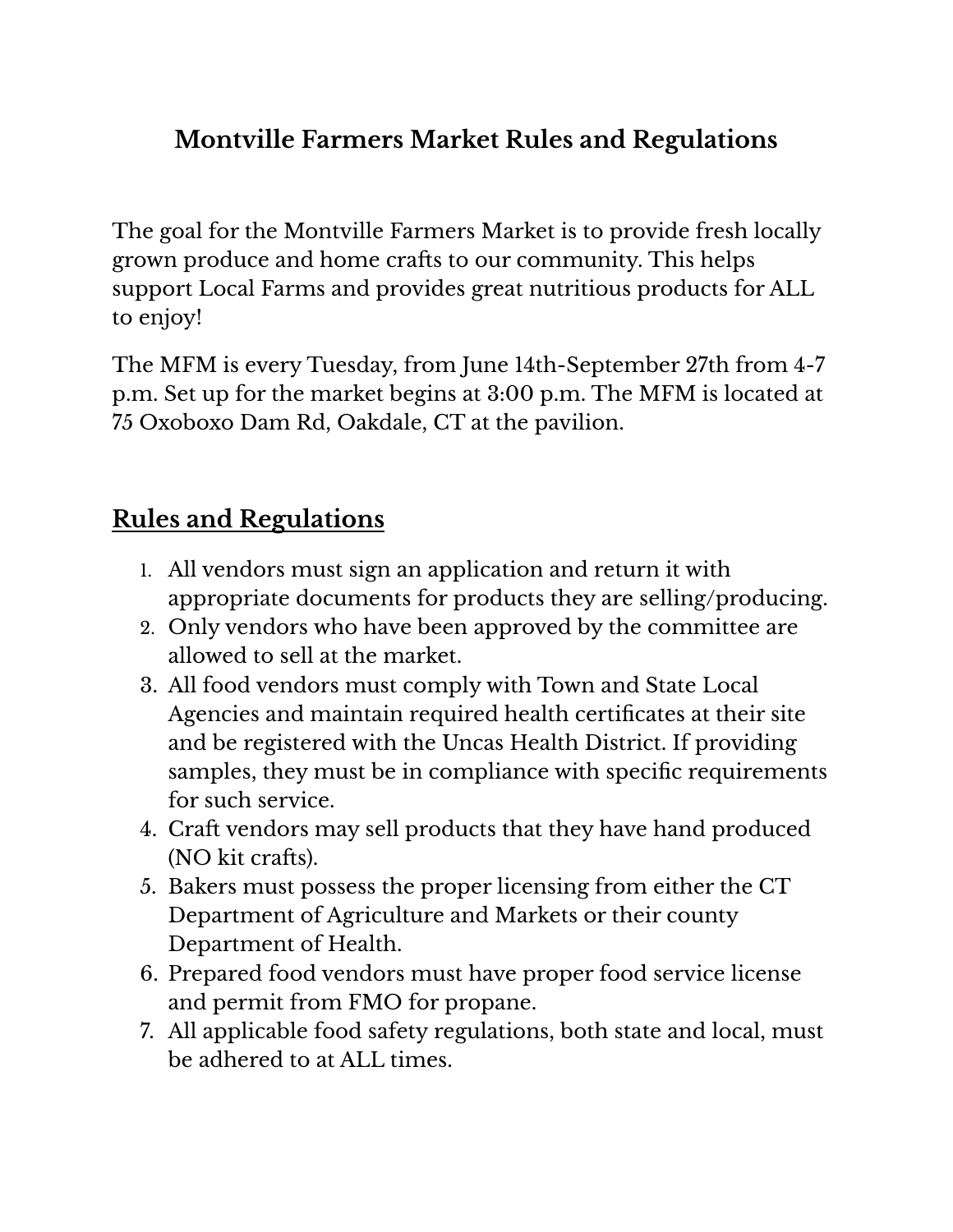- 8. Vendors **MUST** stay for the duration of the MFM, 4:00-7:00 p.m. If you have an emergency and must leave early, please speak to the market manager.
- 9. All State guidelines for Covid must be followed. These guidelines can be found on Connecticut's official state website [www.ct.gov](http://www.ct.gov).

## **Guidelines**

- 1. Vendors may begin setting up their space at 2:30 p.m.
- 2. All spaces MUST be cleaned as you found it.
- 3. Each vendor will be responsible for all equipment and supplies with the setup of a booth. Displays should be constructed in such a way that they do not block customer walkways nor pose any other hazard to customers. Sand bags and blocks should be used on tents.
- 4. Sellers must post prices. While it is expected that prices will be fair to consumers, the seller and fellow sellers, collusion among sellers to attempt to influence prices is strictly prohibited.
- 5. No smoking, drugs, profanity, alcoholic beverages or firearms are permitted at the market.
- 6. No pets permitted with exception of service animals.

## **Fees and Assignments**

- 1. Spaces will be assigned by the committee member on a  $1<sub>st</sub>$  come 1st served basis. Spaces are 15x15 ft maximum. If a seller requires more space they can purchase another at the cost on the fee schedule.
- 2. Family atmosphere is expected. Disruptive or abusive behavior is at zero tolerance. Anyone who is unruly will be asked to leave QUIETLY and failure to do so will result in expulsion from future market participation without refund.
- 3. All vendors must have proper insurance (as required). It is the responsibility of the vendor to provide a certificate of \$300,000